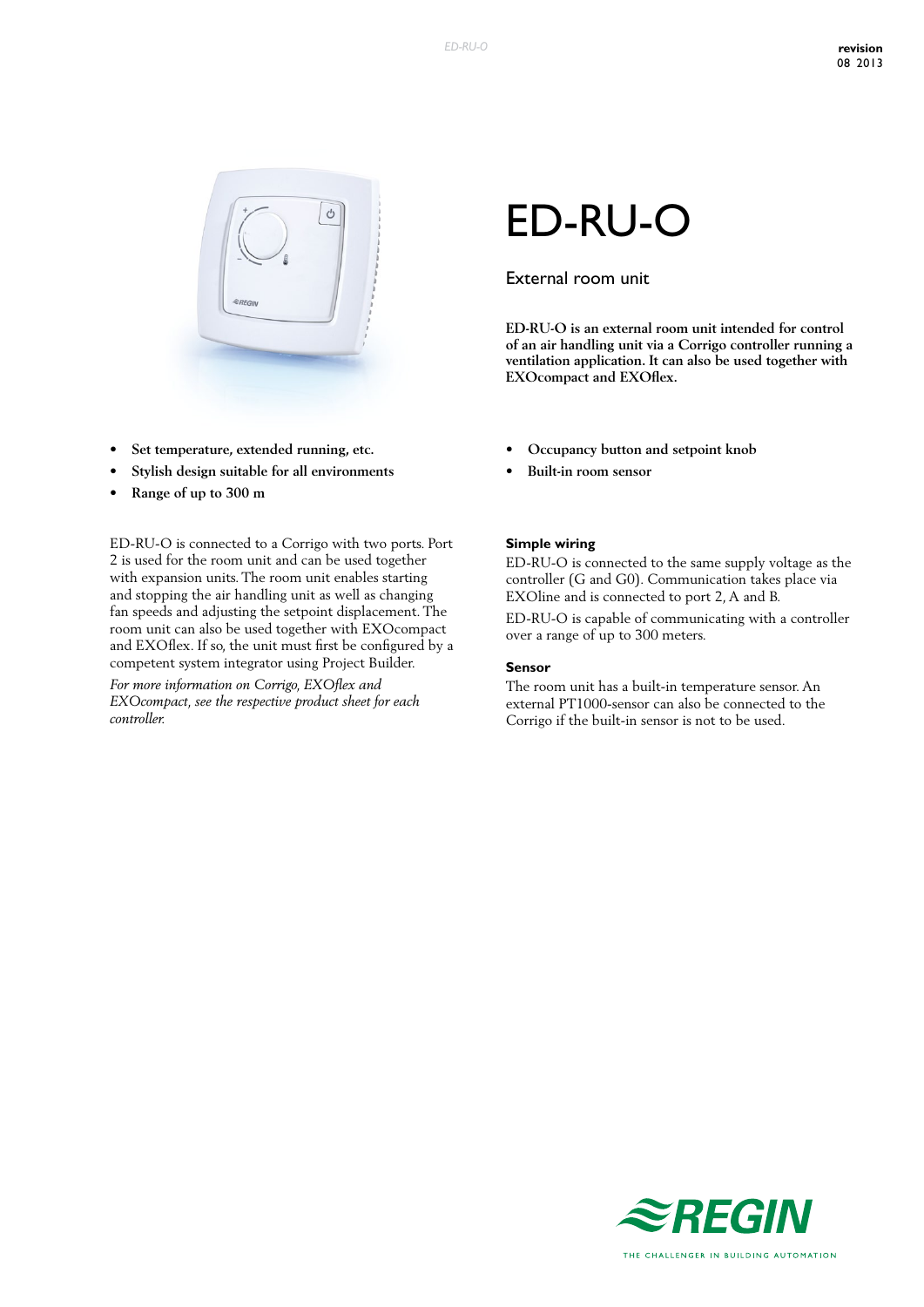#### **Handling**

ED-RU-O has a simple, intuitive design consisting of a setpoint knob and an On/Off button.



#### **The setpoint knob**

The maximum permissable adjustment of the setpoint can be configured using the software E tool© (factory setting  $\pm$  3°C).

Depending on the control mode of the Corrigo, the setpoint knob will adjust the actual setpoint. In control mode constant supply air control, the supply air setpoint will be adjusted. In room cascade, the room setpoint will be adjusted. If the control mode is extract air cascade, the extract air setpoint will be adjusted.

#### **On/Off button**

The On/Off button enables starting or stopping the air handling unit. Its function is to switch the unit between the modes "Off" and Extended running. After the set time has elapsed, the unit is set to auto mode.

#### **Simple configuration using E tool©**



E tool© is a PC-based program that makes it possible to configure and supervise the settings of a controller via a comprehensive user interface.

E tool© can be used to configure the following options for ED-RU-O:

- Settable time for extended running
- Configurable setpoint adjustment (min./max.)
- View/apply setpoint adjustment

The options "Temperature to show in ED-RUD" and "Button On/Off function" are only valid for model ED-RU-D... room units (with display). For models without a display, the On/Off button is always assigned to the function "Extended running, On/Off".

E tool© can be downloaded free of charge from Regin's website www.regin.se.